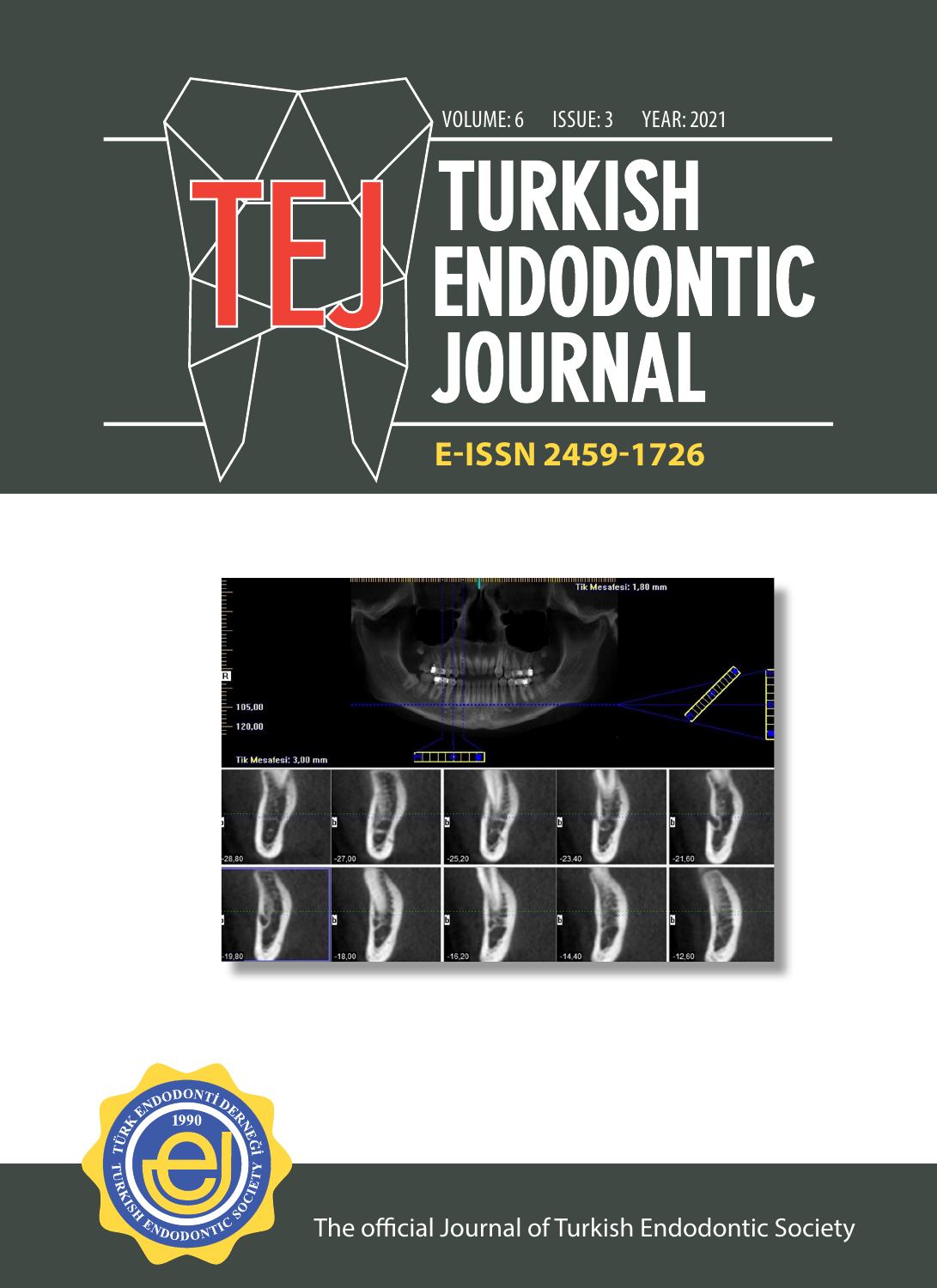

## **The Owner on behalf of the Turkish Endodontic Society**

Prof. Faruk HAZNEDAROĞLU *Department of Endodontics, İstanbul University, İstanbul, Turkey*

## **Publishing Manager**

Prof. Ali KELEŞ *Department of Endodontics, Ondokuz Mayıs University, Samsun, Turkey*

## **Editor in Chief**

Prof. Ali KELEŞ *Department of Endodontics, Ondokuz Mayıs University, Samsun, Turkey*

#### **Associate Editors**

Assoc. Prof. Cangül KESKİN *Department of Endodontics, Ondokuz Mayıs University, Samsun, Turkey*

Assoc. Prof. Hacer AKSEL *Department of Periodontics and Endodontics, University at Buffalo, New York, USA*

#### **Language Editor**

Prof. Jale TANALP

*Department of Endodontics, Yeditepe University, İstanbul, Turkey*

#### **Statistical Editor**

Assist. Prof. Naci MURAT *Department of Statistics, Ondokuz Mayıs University, Samsun, Turkey*

#### **Advisory Board**

Professor Tayfun Alaçam, *Ankara, Turkey* Professor Hakan Arslan, *İstanbul, Turkey* Professor Hikmet Aydemir, *Samsun, Turkey* Professor Sema Belli, *Konya, Turkey* Professor Kemal Çalışkan, *İzmir, Turkey* Professor Kezban Meltem Çolak, *Erzurum, Turkey* Professor Kürşat Er, *Antalya, Turkey* Professor Ali Erdemir, *Kırıkkale, Turkey* Professor Handan Ersev, *İstanbul, Turkey* Professor Faruk Haznedaroğlu, *İstanbul, Turkey* Professor R. Figen Kaptan, *İstanbul, Turkey*

Professor M. Baybora Kayahan, *İstanbul, Turkey* Professor Meriç Karapınar Kazandağ, *İstanbul, Turkey* Professor Buğlem Üreyen Kaya, *Isparta, Turkey* Professor Diljin Keçeci, *Isparta, Turkey* Professor Hesna Sazak Öveçoğlu, *İstanbul, Turkey* Professor Bahar Özçelik, *Ankara, Turkey* Professor Ahmet Serper, *Ankara, Turkey* Professor Hakkı Sunay, *İstanbul, Turkey* Professor Tamer Taşdemir, *Trabzon, Turkey* Professor Cemal Tınaz, *Ankara, Turkey* Professor Oğuz Yoldaş, *Adana, Turkey*

#### **Contact:**

Address: Mevlanakapı Mah. Turgüt Özal Cad. Kemikliburun Sok. Nesrin Apt. No: 1A, Şehremini, İstanbul Tel: +90 212 621 34 49 Fax: +90 212 621 34 50 Correspondence: +90 216 550 61 11 (Kare Publishing)

Publisher



Concord Istanbul, Dumlupinar Mah. Cihan Sk. No:15 B Blok D:162 34720 Kadikoy, Istanbul, Turkey Phone: +90-216-550 61 11 Fax: +90-216-550 61 12 e-mail: kare@karepb.com Web: kare@karepb.com